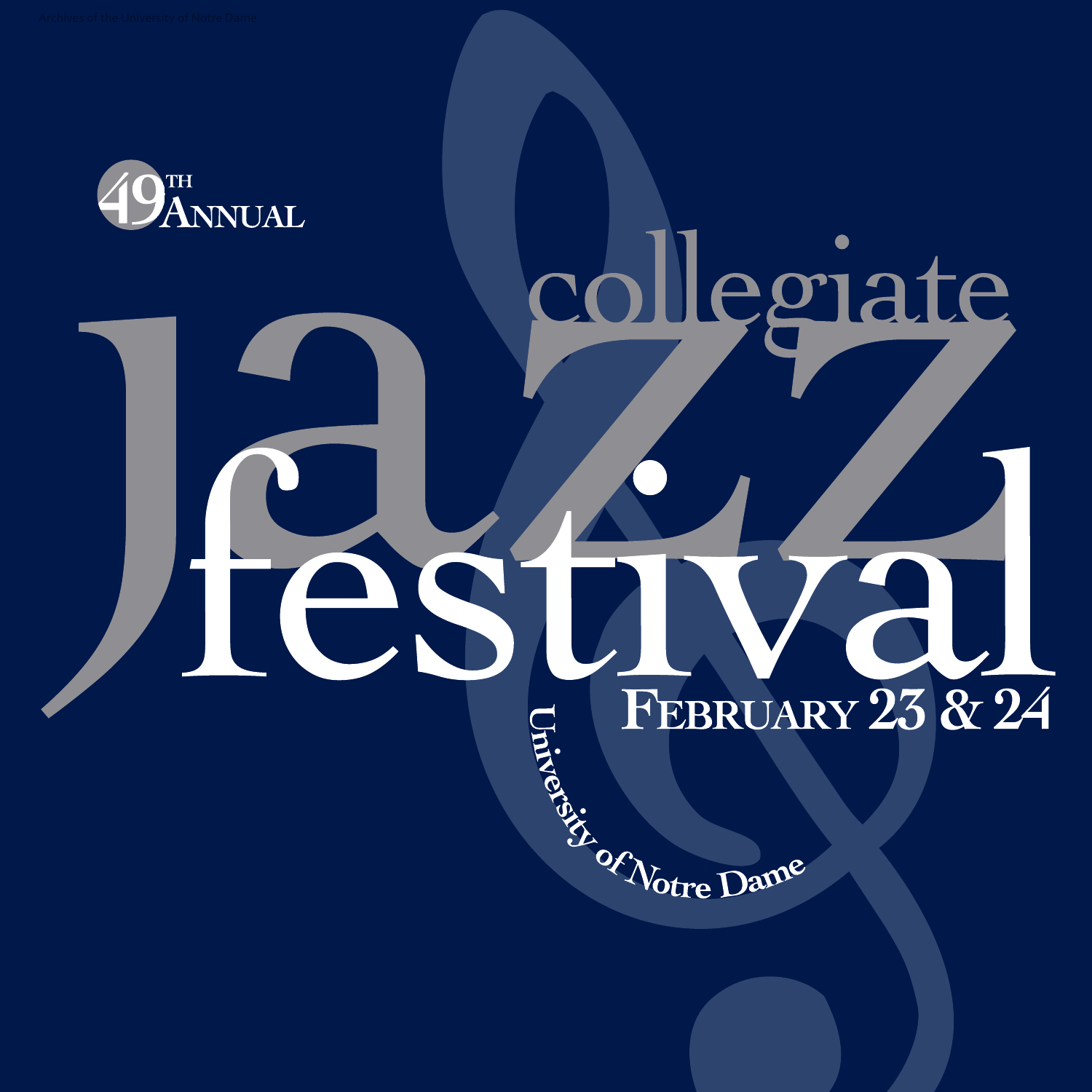| Wednesday, February 21 | Jazz Coffeehouse - LaFortune Ballroom                                                                                     |                                                                                                                                                                                                                                                                        |                   |               |
|------------------------|---------------------------------------------------------------------------------------------------------------------------|------------------------------------------------------------------------------------------------------------------------------------------------------------------------------------------------------------------------------------------------------------------------|-------------------|---------------|
|                        | 8:00 <sub>pm</sub>                                                                                                        | University of Notre Dame Jazz Band II                                                                                                                                                                                                                                  |                   |               |
| Thursday, February 22  | 8:00 <sub>pm</sub><br>9:00 <sub>pm</sub>                                                                                  | Jazz and Swing Night - LaFortune Ballroom<br>Swing Lessons<br><b>MOBB</b>                                                                                                                                                                                              |                   |               |
| Friday, February 23    | 6:00 <sub>pm</sub><br>$6:45$ pm<br>7:30 <sub>pm</sub><br>8:15 <sub>pm</sub><br>9:00 <sub>pm</sub>                         | Evening Concert Block – Washington Hall<br>University of Notre Dame Jazz Band I<br>Shenandoah Conservatory Jazz Ensemble<br>University of Illinois Concert Jazz Band<br>Western Michigan University Jazz Octet<br>Chicago College of Performing Arts<br>Jazz Orchestra | Table of Contents | Jazz Festiva  |
|                        | $9:45$ pm                                                                                                                 | Judges' Jam                                                                                                                                                                                                                                                            |                   | Welcome fro   |
| Saturday, February 24  | 2:00 <sub>pm</sub>                                                                                                        | Judges's Clinic – Notre Dame Band Building<br>Free and open to all                                                                                                                                                                                                     | 3                 | Past Festival |
|                        | Evening Concert Block – Washington Hall                                                                                   |                                                                                                                                                                                                                                                                        | $4-6$             | Festival Adju |
|                        | 6:00 <sub>pm</sub><br>$6:45$ pm<br>7:30 <sub>pm</sub><br>8:15 <sub>pm</sub><br>9:00 <sub>pm</sub><br>$9:45$ <sub>pm</sub> | Alma College Percussion Ensemble<br>Southern Illinois University Quintet<br>Slippery Rock University Jazz Ensemble<br>Capital University Big Band<br>Indiana University Combo<br>Columbia College Jazz Ensemble                                                        | $7 - 16$          | This Year's I |

I Committe

om the Festival Directors

l Adjudicators

udicat<mark>o</mark>rs

 $\operatorname{Bands}$ 

### 49th Annual Notre Dame Collegiate Jazz Festival

Archives of the University of Notre Dame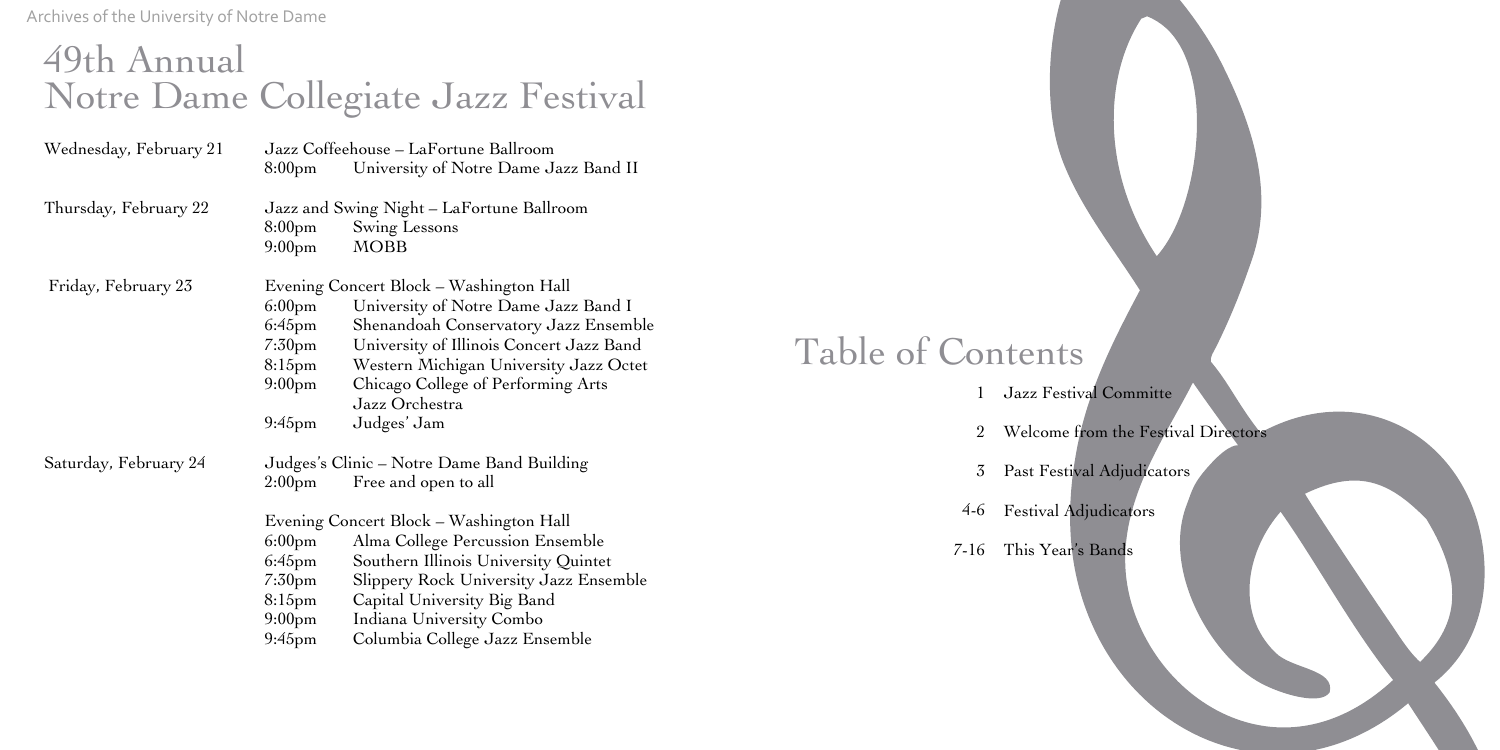Dear Visitors,

Welcome to the 49th Annual University of Notre Dame Collegiate Jazz Festival! We are thrilled that you have joined us for this weekend celebration of jazz music and we hope that you enjoy your visit to Notre Dame.

For nearly half a century, the Collegiate Jazz Festival has been bringing superior college jazz ensembles, world-renowned jazz artists, and a national audience to Washington Hall for a tribute to this great American-born style of music. This year, CJF is proud to continue this tradition as we present festival judges Jon Faddis, James Carter, Carl Allen, Joan Hickey, and Rodney Whitaker. Together with the ten fantastic collegiate jazz ensembles, the 2007 festival promises to be a great one.

On behalf of the University of Notre Dame, the Student Union Board, and the festival committee, we thank you for showing your enthusiasm in attending this year's festival. We appreciate your support and hope that your experience at CJF will be a memorable one.

Sincerely,

Chris Francica and Lisa Goepfrich Collegiate Jazz Festival Programmers Student Union Board



| <b>Festival Directors</b>       | Chris Francica, Lisa Goepfrich                                                                                                                                                                                                                                                                                                                                                                                         |
|---------------------------------|------------------------------------------------------------------------------------------------------------------------------------------------------------------------------------------------------------------------------------------------------------------------------------------------------------------------------------------------------------------------------------------------------------------------|
| <b>Festival Committee</b>       | Greg Engle, Alvin Adjei                                                                                                                                                                                                                                                                                                                                                                                                |
| <b>SUB Advisor</b>              | Jenny Rager                                                                                                                                                                                                                                                                                                                                                                                                            |
| <b>Faculty Advisor</b>          | Larry Dwyer                                                                                                                                                                                                                                                                                                                                                                                                            |
| <b>Publicity/Graphic Design</b> | Carolin Hubscher                                                                                                                                                                                                                                                                                                                                                                                                       |
| Web Administrator               | Adam Lusch                                                                                                                                                                                                                                                                                                                                                                                                             |
| <b>SUB Executive Board</b>      | Patrick Vassel, Beth Ann Visceglia, Carolyn White<br>Beth Melia, John Bush, Agus Galmarini                                                                                                                                                                                                                                                                                                                             |
| Special Thanks To:              | Rev. John Jenkins, C.S.C.<br>Rev. Mark Poorman, C.S.C.<br>Dr. David Moss<br>Brian Coughlin<br><b>Our Guests</b><br>Mike Costan and AP Image<br><b>Apollo Printing</b><br><b>Group Built Productions</b><br>Paul Peabody<br>Washington Hall staff<br>Nancy Walsh<br>Ryan Willerton<br>Jackie Rucker<br>Peggy Hnatusko<br>Amy Belke<br>Deb Acrey<br>Keith D. Lee<br><b>Brent Banulis</b><br>Notre Dame Jazz Band members |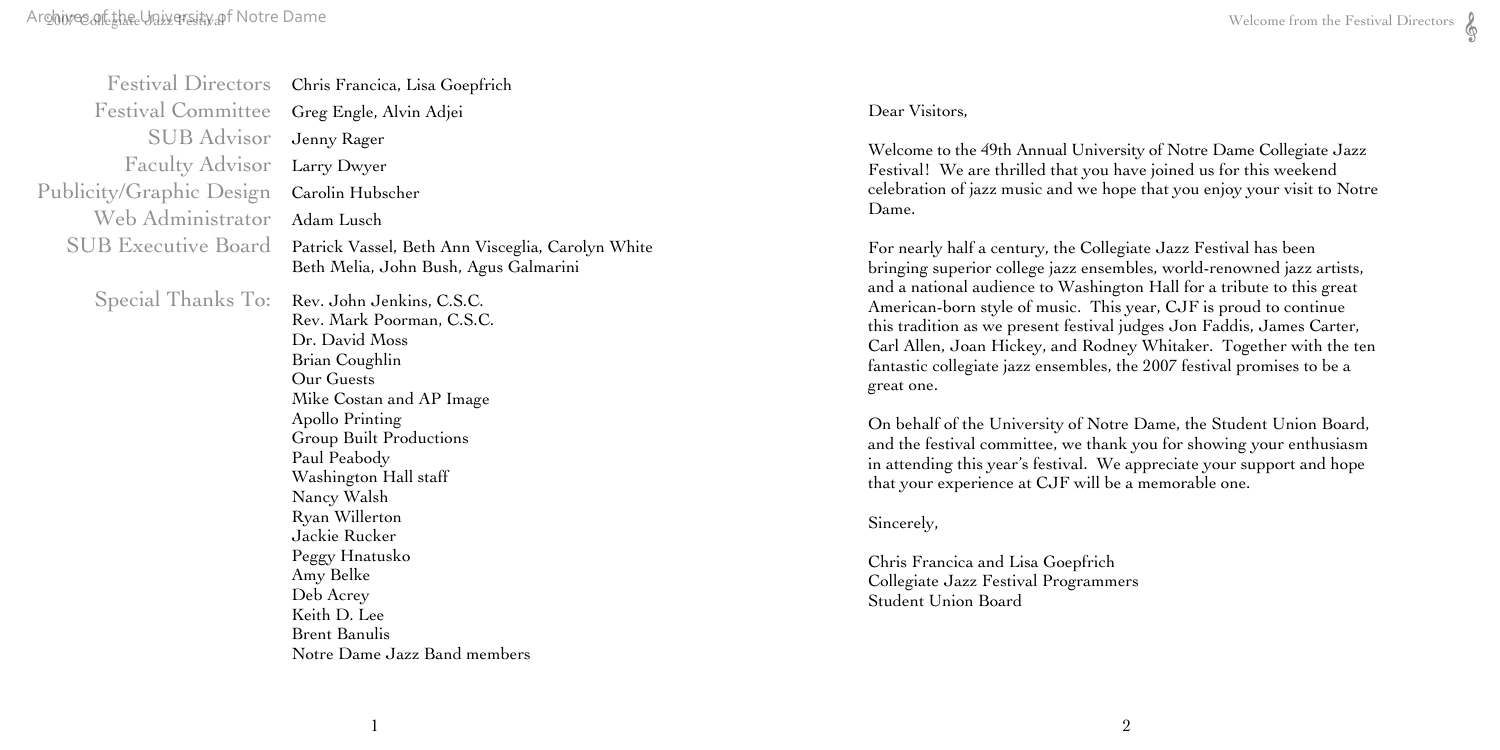Jon Faddis, trumpet Jon Faddis is a complete and consummate musician—conductor,

composer, and educator. Marked by both intense integrity and humor, Faddis earned accolades from his close friend and mentor John Birks "Dizzy" Gillespie, who declared of Faddis, "He's the best ever, including me!" As a trumpeter, Faddis possesses a virtually unparalleled range and full command of his instrument, making the practically impossible seem effortless. Time Out New York (2003) praises Faddis as "the world's greatest trumpeter Š BRASH soloistic logic and breathtaking technical acuity." Born in 953, Faddis began playing at age eight, inspired by an appearance by Louis Armstrong on television. Meeting Dizzy Gillespie at 5 proved to be a pivotal beginning of a unique friendship that spanned over three decades. Shortly after his 18th birthday, Faddis joined Lionel Hampton's band, moving from Oakland, CA to New York. Faddis worked as lead trumpet for the Thad Jones/Mel Lewis Orchestra at the Village Vanguard, formed his own quartet, and soon began directing orchestras, including the Grammy™ winning United Nation Orchestra, the Dizzy Gillespie 70th Birthday Big Band, the Carnegie Hall Jazz Band (992-2002), and the Jon Faddis Jazz Orchestra (2003-present); the Chicago Jazz Ensemble recently named Faddis as its Artistic Director, and Faddis will be conducting both the JFJO and the CJE in the future. Faddis' original compositions include the Jazz opera Lulu Noire (1997) (named a "Top 10" pick by USA Today ); others may be heard on his Grammy TM -nominated Remembrances (Chesky), Into the Faddisphere (Epic), and Hornucopia (Epic). Faddis remains true to the tradition of honoring mentors, teaching at the Conservatory of Music, Purchase College-SUNY, where he is Artist-in-Residence, Professor and Director of Jazz Performance, and regularly leading master classes and clinics worldwide.



Rodney Whitaker, bass Rodney Whitaker is Associate Professor of Double Bass and Director of Jazz Studies at the Michigan State University School of Music. Whitaker is one of the leading performers and teachers of jazz double bass in the United States. He is a member of the Lincoln Center Jazz Orchestra, and received national recognition performing with the Terence Blanchard Quintet. Whitaker has also toured internationally as a featured performer with the Roy Hargrove Quintet. In addition, he has appeared and presented master classes at the International Association of Jazz Educators (IAJE) conferences. Featured on more than 100 recordings - from film to compact discs - Whitaker's film score, China, directed by Jeff Wray, was released on PBS in 2002.

### Arohives of the University of Notre Dame

### Past Adjudicators

1959: Art Van Damme, Frank Holzfiend, Charles Suber, Robert Trendler 1960: Willis Conover, Frank Holzfiend, Stan Kenton, Robert Share, Charles Suber 1961: Bill Evans, Johnny Richards, George Russell, Robert Share, Charles Suber 962: Don DeMichael, Quincy Jones, Henry Mancini, Robert Share, Charles Suber 963: Manny Albam, Leonard Feather, Terry Gibbs, Robert Share, Charles Suber 964: Julian Adderley, Donald Byrd, Gary McFarland, Oliver Nelson, George Russell, Robert Share, Charles Suber 965: Paul Horn, Arif Mardin, Robert Share, Charles Suber, Clark Terry 966: Don DeMichael, Quincy Jones, Charles Suber, Billy Taylor, Rev. George Wiskirchen, CSC 967: Donald Byrd, Don DeMichael, Herbie Hancock, William Russo, Lalo Schifrin, Robert Share 968: Ray Brown, Dan Morgenstern, Oliver Nelson, Robert Share, Gerald Wilson 969: Gary McFarland, Dan Morgenstern, Sonny Stitt, Clark Terry, Ernie Wilkins, Rev. George Wiskirchen, CSC 970: Richard Abrams, Leon Breeden, Joe Farrell, Dan Morgenstern, Ernie Wilkins 1971: Richard Abrams, Willis Conover, Charlie Haden, Dan Morgenstern, Leon Thomas, Gerald Wilson 972: Jamey Aebersold, Willis Conover, Aynsley Dunbar, Roberta Flack, Hubert Laws, Dan Morgenstern, George Russell 973: Alvin Batiste, Joe Farrell, Jimmy Guiffre, Roy Haynes, Hubert Laws, Dan Morgenstern, Jimmy Owens 974: Charlie Haden, Billy Harper, Roy Haynes, Dan Morgenstern, Lonnie Liston Smith, Bill Watrous 975: Cecil Bridgewater, Dee Dee Bridgewater, Hubert Laws, Jack DeJohnette, Dan Morgenstern, Sonny Rollins 1976: Lester Bowie, Joe Farrell, Malachi Favors, Bob James, Dan Morgenstern, Don Moye, Dave Remington 977: Randy Brecker, Bob James, Will Lee, Bob Moses, David Sanborn 978: Louie Bellson, Hubert Laws, John Lewis, Larry Ridley, Dan Morgenstern, Lew Tabackin 979: Nat Adderley, Richard Davis, Buddy DeFranco, Bunky Green, Philly Joe Jones, Joe Sample 980: Herb Ellis, Milt Hinton, Dan Morgenstern, Zoot Sims, Billy Taylor, Tony Williams 1981: Richard Davis, Joe Farrell, Mel Lewis, Jim McNeely, Dan Morgenstern, Mike Vax 982: Frank Foster, Charlie Haden, Shelly Manne, Dan Morgenstern, Jimmy Owens, Billy Taylor 983: Ron Carter, Branford Marsalis, Wynton Marsalis, Jim McNeely, Dan Morgenstern, Tony Williams 984: Terence Blanchard, Joanne Brackeen, Paquito DiRivera, Danny Gottlieb, Dave Holland, Dan Morgenstern 985: Gene Bertoncini, Stanley Cowell, Jimmy Heath, Dave Holland, Butch Miles, Dan Morgenstern 986: Conte Candoli, Alan Dawson, Chuck Israels, Ellis Marsalis, Dan Morgenstern, Lew Tabackin 987: Charlie Haden, Roy Haynes, Larry Dwyer, Dan Morgenstern, Red Rodney, Frank Wess 988: John Clayton, Jr., Danny Gottlieb, Eddie Harris, Mulgrew Miller, Dan Morgenstern, Lew Tabackin 989: Carl Allen, Jim McNeely, Dan Morgenstern, Claudio Roditi, Ed Shaughnessy, Frank Wess 990: Alan Broadbent, Donald Harrison, Mark Johnson, Steve Turre, Gerald Wilson 1991: Randy Brecker, Eddie Gomez, Roy Haynes, Harold Maybern, Jr., Dan Morgenstern, Dick Oatts 992: John Clayton, Jr., Dan Morgenstern, Lew Tabackin, Ed Thigpen, Bill Watrous, James Williams 993: Carl Allen, Jon Faddis, Bunky Green, Jimmy Heath, Mulgrew Miller, Rufus Reid 994: Ray Brown, Benny Green, Christopher Hollyday, Dan Morgenstern, Claudio Roditi, Ed Shaughnessy 995: Roy Hargrove, Jim McNeely, Butch Miles, George Mraz, Dan Morgenstern, Bobby Watson 996: Richard Davis, Donald Harrison, Roy Haynes, Geoff Keezer, Dan Morgenstern, Wallace Roney 997: Nick Brignola, Sir Roland Hanna, Louis Hayes, Marc Johnson, Dan Morgenstern, Lew Soloff 998: Carl Allen, Jim McNeely, Charnett Moffett, Claudio Roditi, Frank Wess 999: Benny Green, Jeff Hamilton, Chuck Israels, Michael Mossman, Gregory Tardy 2000: John Clayton, Jr., Jimmy Heath, Jimmy Owens, Ed Shaughnessy, James Williams 2001: Joanne Brackeen, Conte Candoli, Terri Lynne Carrington, Richard Davis, Lew Tabackin 2002: Cecil Bridgewater, James Carter, Jim McNeely, Dan Morgenstern, John Robinson, Rodney Whitaker 2003: Lynne Arriale, John Clayton, Jr., Russ Miller, Jimmy Owens, Gregory Tardy 2004: Dave Carpenter, Jeff Clayton, Peter Erskine, Jon Faddis, Alan Pasqua 2005: Lynne Arriale, Jay Anderson, Frank Catalano, Steve Davis, Andre Hayward 2006: The Clayton Brothers Quintet



3

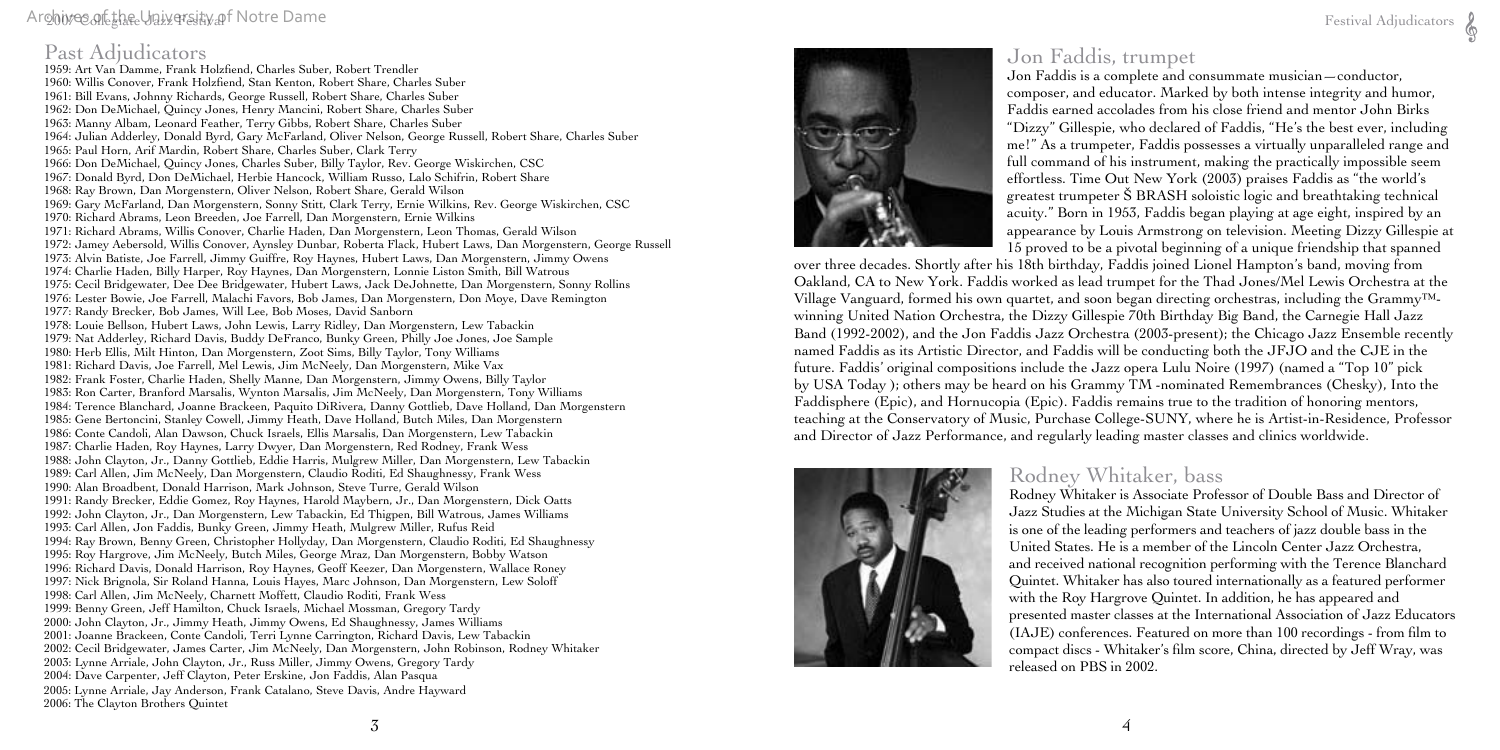### Arghives of the University of Notre Dame



#### James Carter, sax

James Carter signed an exclusive recording contract with Columbia/SONY in June of 2002. His debut recording for the label, Gardenias for Lady Day, was released on 11 November 2003. On 6 April 2004, Warner Brothers released the long-awaited Live at Bakers CD. Half Note Records released Carter's Organ Trio's performances – Live at the Blue Note with special guests Hamiet Bluiett and James Blood Ulmer in the fall of 2004. Brown Brothers Recordings released Gold Sounds in 2005. This project provides an opportunity to hear top-flight jazz artists smartly tackling offbeat rock, without a hint of condescension or contrivance. Steve Malkmus-led Pavement followers should welcome "Gold Sounds" as an album that contains exactly what its title promises.

On 5 February 2004, James Carter received one of the nations' highest cultural awards: The Dr. Alaine Locke award. Dr. Alain Locke (1886-1954) was a brilliant man of letters, who stood as a beacon of the Harlem Renaissance. He was educated at Harvard, Oxford and the University of Berlin. He was the first African American Rhodes scholar at Oxford University and his influence resulted in the artistic outpourings of the major figures of the Harlem Renaissance. The Detroit Institute of Arts and Friends of African and African American Art bestow this honor on individuals who have provided exemplary service and leadership in the promotion of African American culture.



### Joan Hickey, piano

Joan Hickey teaches and performs as a freelance artist in the Chicago area. Howard Reich, of the Chicago Tribune, wrote of her playing, "Hickey remains one of the most appealing and distinctive pianists in the city ... (she) produces gorgeously singing lines and unexpected harmonies ä The gentility of her touch is matched by the intellectual accomplishment of her improvisation." Professor Hickey has been recording and leading her own groups (trio, quartet. sextet) since 1980, as well as accompanying vocalists. She has performed in such venues as The Jazz Showcase, The Green Mill, Pete Miller's, and the Chicago Jazz Festival. Cab Calloway, Joe Williams, Milt Hinton, Nat Adderly, Von Freeman, and Buster Williams are among the artists Professor Hickey has worked with. She has toured in Italy, Sweden,

and Denmark with the Jazz Members Big Band. She has been awarded two National Endowment for the Arts grants, an Illinois Arts Council grant in music composition, and her quintet was a finalist in the Hennessy Jazz Competition. Her latest compact disc, Soulmates, was nominated for best jazz CD at the Chicago Music Awards. Hickey teaches jazz piano at Northwestern University and at the University of Illinois.



Carl Allen, drums The pursuit of knowledge, experience, and ever-present swing is a recurring theme in the life of drummer/composer and Milwaukee native Carl Allen. It's a theme that began to take shape when, as a teenager, he performed with such greats as Sonny Stitt and James Moody and it's a theme to which he held fast as his musical quest took him to The University of Wisconsin - Green Bay (1979-81) and New Jersey's William Patterson College (1981-83). While at William Patterson, he pursued his life-long dream -- the drum chair in trumpeter Freddie Hubbard's band. He got the position in 1982 and remained with Hubbard for eight years - also serving as the trumpeter's musical director and road manager.

Allen says, "my ultimate goal is to get to a level like Art Blakey, Art Taylor, Elvin Jones and Billy Higgins and these cats who, every time they sit down behind a set of drums it's swinging. The power of swing is something else and once I get to that level everything else falls into place."

Allen began to extend Blakey's ideals into his efforts outside of Hubbard's band. In 988, Allen co-founded Big Apple Productions (with altoist Vincent Herring), which through its production of several albums for labels in Japan (Alfa, King, Venus, Keystone Music International and others), introduced now rising stars like Roy Hargrove, Nicholas Payton and Cyrus Chestnut.

Allen maintains an exhaustive schedule of recording and touring. He remains active as a leader (most recently leading his New York All-Star Band on a month long U.S./Japan Tour and up-coming dates with The Carl Allen Quintet) and as an in-demand sideman (recent recordings with Terence Blanchard and Joe Henderson, Eric Reed, Vincent Herring, and many others).

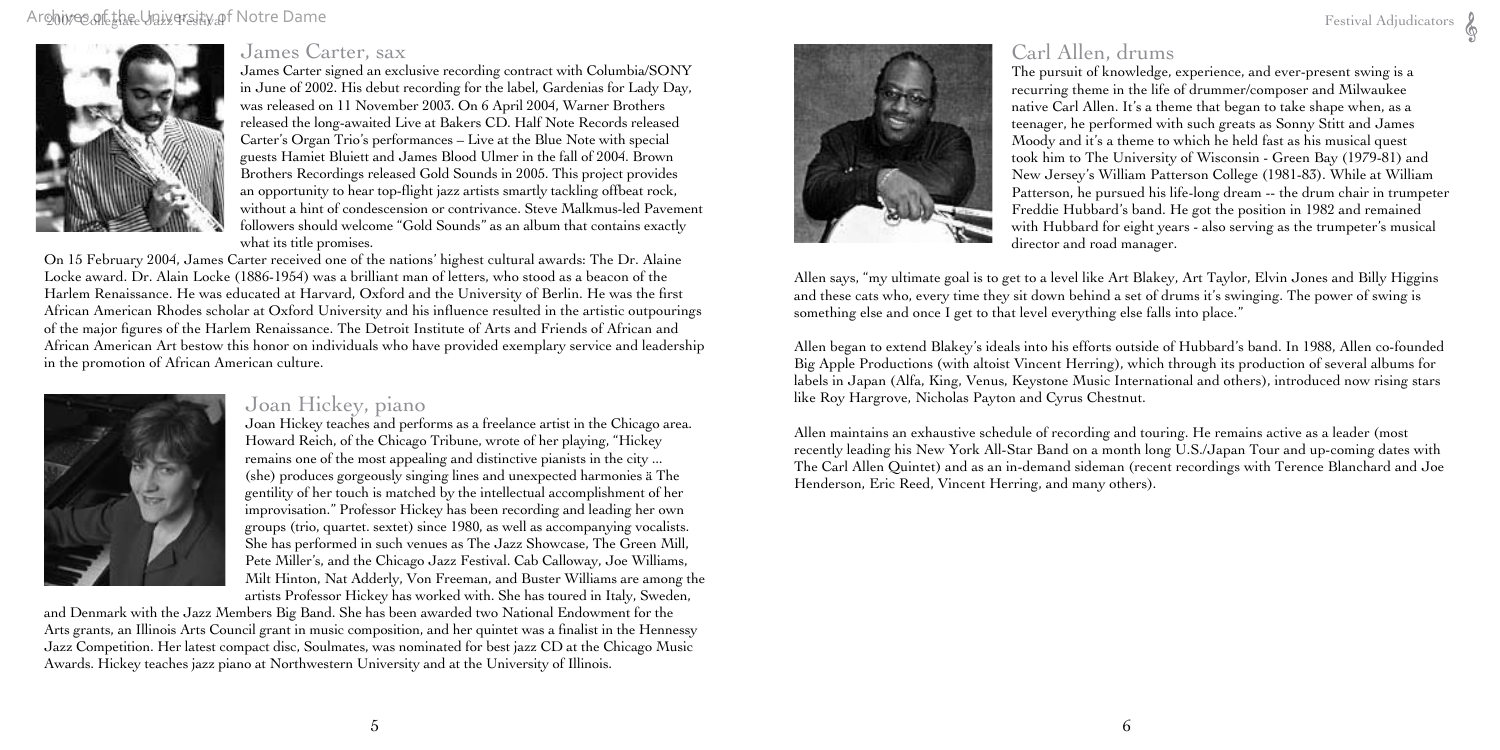The Alma College Percussion Ensemble, founded in 989 by David Zerbe, is a multi-faceted performance ensemble. The group performs traditional chamber music as well as world music, jazz, and steel drum music. Recent appearances include the 2007 Michigan Music Conference at Devos Hall, Grand Rapids, a main stage performance at the 2006 48th Annual Notre Dame Collegiate Jazz Festival, 2006 Rhythm Outreach Chicago; a one week service-learning residency at the Choir Academy an innercity middle school in Chicago, 2004 and 2005 Ford Detroit International Jazz Festivals, the 2004 Great Event Series at Michigan Technological University, and with the Alma Choirs at the Midland Center for the Arts. While on tour with the Alma College Concert Band, the ensemble has performed Concerts in Chicago, Cincinnati, Louisville, Orlando, and throughout Michigan. The Group has also been featured performing Orff's Carmina Burana and Schedrin's Carmen with the Alma Symphony Orchestra. Upcoming performances include: The 2007 Port Townsend Jazz Festival in Port Townsend, Washington.

Members of the ensemble are in demand throughout the state at private instructors, as well as percussion ensemble and marching percussion coaches. In addition, the percussion ensemble co-hosts the Alma College/ Hohner Institute of Percussion "Summer Percussion Workshop." This year's workshop takes place June 17th-30th. Please contact David Zerbe at the Alma College Percussion Studio for more information at zerbe@ alma.edu.

Arghives of the University of Notre Dame

## Alma College Percussion Ensemble

All studnets rotate on the various percussion instruments.

Ian Parsons, alto 1 Alex Borgoyne, alto 2 Michael Remy, tenor Coleman Drake, tenor 2 Walter Kolhoff, baritone

**TROMBONES** Joel Senkar, Kendall Halman, 2 Jared Slingerland, 3 Alex McMahon, bass

**TRUMPETS** Max Roach, 1 Kevin Bourassa, 2 Jeff Blume, 3 Meg Birinyi, 4

Carlie Alchin Asia Ameluxen Jesse Belkiewicz Scott Brown Michael Bruder Anthony Datema Mark DeMull Duncan Ferguson Jacob Finkbeiner Reese Gall Melody Germain Erin Hemerling Katie Hoyt Trevor Kalthoff Mark Lavengood Matthew McLaughlin Joseph Moscheck James Phillips Megan Rinard Justin Rito Charles Rockwell Erika Schroeder Nathan Schulte Scott Sprague Nicholas Terpstra Brian Thomas Lindsay Wagner Matthew Wagner Trevor Waldron Anthony Wentworth Duane Willson

David Zerbe, Director



The Capital University Big Band, under the direction of Dr. Lou Fischer since 1994, is an eighteen piece, undergraduate, award-winning jazz ensemble that performs both standard/traditional and contemporary repertoire. The band appears in concert often, on and off campus, and at various regional, national and international festivals.

Most recently, in July 2006, the band performed to standing ovations at the Montreux and Brienz (Switzerland), Lyon (France), Umbria and Tuscany (Italy) Jazz Festivals! During the past twelve years, the ensemble has appeared at the Aquinas College and Tri-C Jazz Festivals, in addition to five Elmhurst Intercollegiate Jazz Festivals, and has received Outstanding Band awards at every venue on each occasion. Further, upwards of twenty of our students have received Outstanding Musician awards!

Some of the world's greatest jazz soloists perform with the ensemble during the annual Jazz & World Music Festival held on campus each Spring. Past artists have included trumpeter Bobby Shew, trombonists Dave Steinmeyer and Bill Watrous, saxophonist Benny Golson, drummers Ndugu Chancler, Joe Labarbera and Steve Houghton, pianist Shelly Berg, and vibraphonist Gary Burton to name only a few.

### Capital University Big Band

#### SAxOPHONES

#### RHYTHM

Tony Hagood, piano Robin Cain, basses Owen Kelley, guitar Chris Guthrie, grumset/ percussion Trenton Rosenbaum, drumset/ percussion

Dr. Lou Fischer, Director



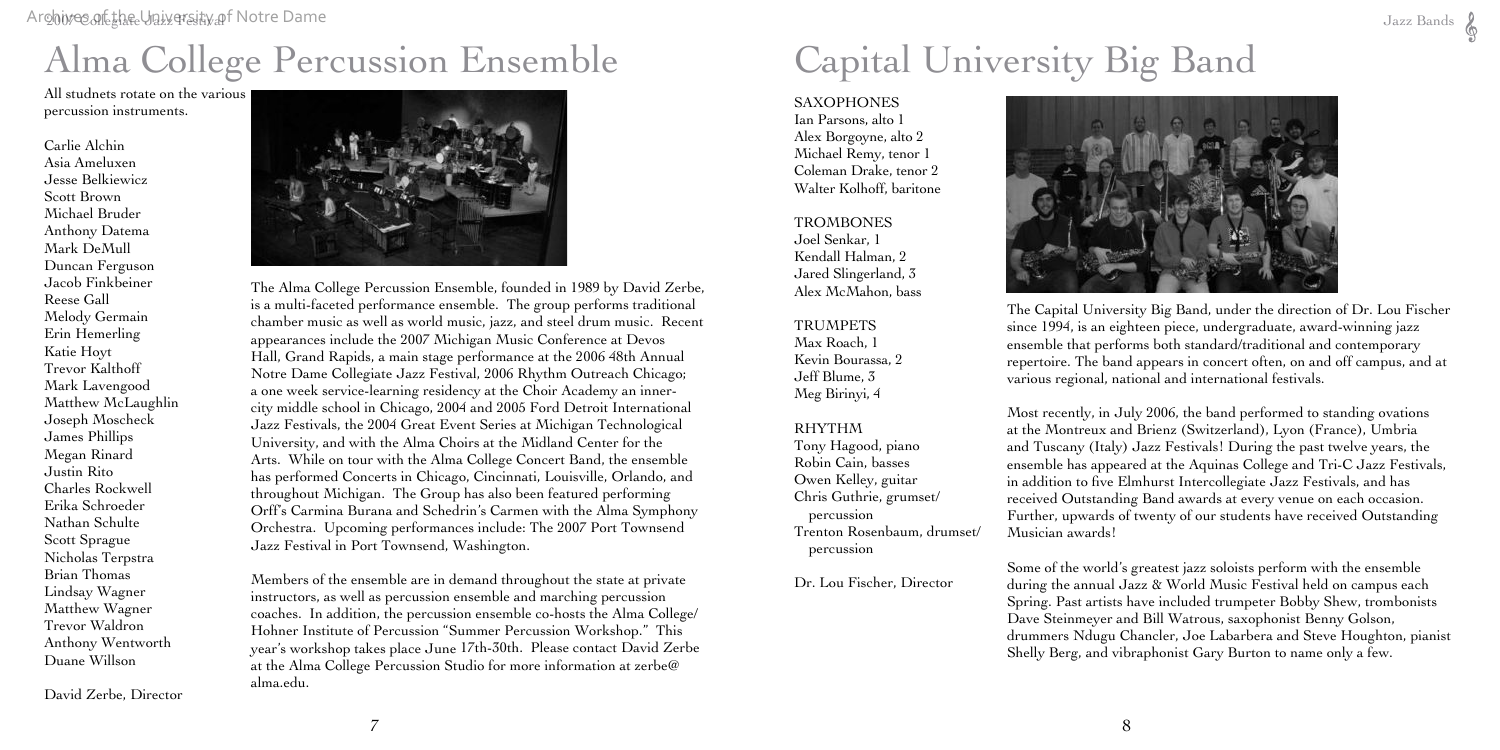The Chicago College of Performing Arts Jazz Orchestra consists of undergraduate and graduate students. The ensemble performs many styles of music, ranging from swing to contemporary. The goal of the CCPA Jazz Orchestra is to create well-rounded musicians who will understand all styles of music, giving them the tools to functionally perform as freelance, local musicians in any city or community. The band is a regular winner of outstanding soloist and ensemble awards at the Notre Dame and Elmhurst Jazz Festival every year. The faculty at CCPA is like a who's who in the Jazz world of Chicago including drummer Paul Wertico, Tom Garling, John McLean, Mike Smith and many other fantastic musician/educators. Rob Parton, Associate Professor of Jazz, directs this fine group. Many people recognize Mr. Parton through his work as jazz educator, often serving as a clinician/ adjudicator, and as the leader of Rob Parton's JAZZTECH Big Band.

Arghives of the University of Notre Dame

### Chicago College of Performing Arts Jazz Orchestra

Jim Tashjian Bethany Hamilton Evan Ryan Laura Grill Pat Mulcahy Ryan Cunningham Mike Potts Norman Palm Andy Schlinder Brennan Connors David Holloway Ed Yanasek Kendall Moore Nate Kucera Billy Van Duzor Ryan Thielman Derek Fitting

Rob Parton, Director



**TROMBONES** Johanna Mahmud, Keith Carmack, 2 Ryan McFadden, 3 Matt Mulvanny, 4 Donald Walker, bass

> The Columbia College Jazz Ensemble was created by Scott Hall and Bill Russo in 999. At this time, the jazz studies program at Columbia College Chicago was beginning to implement a large and small jazz ensemble program to provide performance opportunities for our music majors. The students in the CCJE study with members of the jazz faculty derived mostly from the Chicago Jazz Ensemble.

The Columbia College Jazz Ensemble has performed in Italy at the Vicenza Jazz Festival. They have performed with guests such as Jon Faddis, Robin Eubanks, Scott Robinson, Vincent Gardner, Johnny Frigo, Greg Osby, Joe Lovano, Lennie Niehaus, and Marcus Belgrave. The ensemble rehearses three days a week and performs throughout each semester. The majority of the ensemble members are undergraduate students. Our new graduate program "Music Composition for the Screen" is beginning to attract graduate students with undergraduate jazz degrees to the ensemble. We have a vast repertoire at Columbia College of music previously performed by the Chicago Jazz Ensemble. The Columbia College Jazz Ensemble has performed many of Duke Ellington's suite's including the masterpiece "Black, Brown, and Beige". We encourage student compositions and arrangements and enjoy performing music of modern jazz composers.

### Columbia College Jazz Ensemble

#### SAxOPHONES

Alex Marianyi, alto Jabari Powell, alto 2 Douglas Daniels, tenor Dannille Randall, tenor 2 Chris Dageforde, baritone

#### TRUMPETS

Larry Bowen, Jacob Worley-Hood, 2 Ryan Lofstgaarden, 3 Becky Silvermintz, 4 Ramon Moreno, 5

#### RHYTHM

Michael Tischauser, guitar Adis Sirbubalo, piano Matthew Young, bass Rob Dicke, percussion Ed Hermanek, percussion

Scott Hall, Director



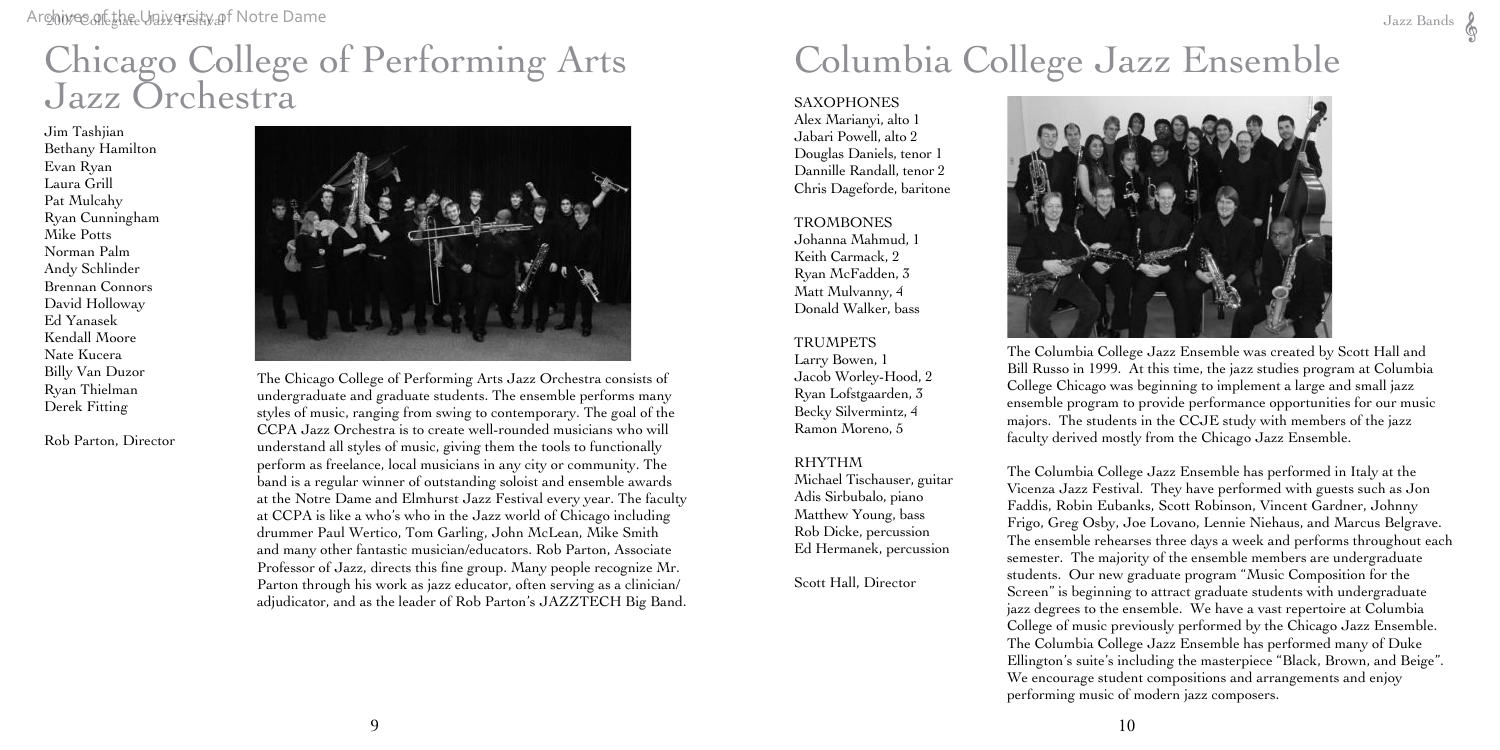For over thirty years, the University of Illinois Concert Jazz Band has established a reputation for excellence through performances in Europe, the Soviet Union, and throughout the United States. Significant performances include the International Association of Jazz Educators Convention and the Midwest Band and Orchestra Clinic. The UI Concert Jazz Band has been recognized for outstanding performance at a variety of national festivals, including the Intercollegiate Jazz Festival at St. Louis, The Millikin Jazz Festival, The Purdue Jazz Festival, The Elmhurst College Jazz Festival, The University of Northern Colorado Jazz Festival, The North Texas Jazz Festival and the Collegiate Jazz Festival at Notre Dame. In recent years, the band has been featured in performance at the Mobile Jazz Festival and at concerts in New Orleans, Memphis, The International Association of Jazz Educators Conference in New York City and the Regional Conference in Chicago, and on their latest CD "Get Here Sooner". Directed by Chip McNeill, the UI Concert Jazz Band and U of I Jazz Ensembles maintain an active performance schedule within the community and perform regularly at a variety of jazz clubs near the university campus.

Jazz Bands



**SAXOPHONES** Carlos Vega, alto 1 Richard Kelley, alto 2 Phil Doyle, tenor 1 Steve Jones, tenor 2 Andrew Schurman, baritone

Arghives of the University of Notre Dame

# University of Illinois Concert Jazz band

#### TROMBONES Dave Dickey, 1 Dave Phy, 2 Kyle Newgard, 3 Matt Lemke, 4

#### TRUMPETS

Walter Reed, Ari Brown/Derek Sanchez, 2 Mike Jones, 3 Andy Schuum, 4 Matthew Kunz, 5

#### RHYTHM

Chris Reyman, piano Chris Nolte, bass George Turner guitar Joshua Hunt, drums

Chip McNeill, Director



University of Indiana SAxOPHONES **TROMBONES TRUMPETS** RHYTHM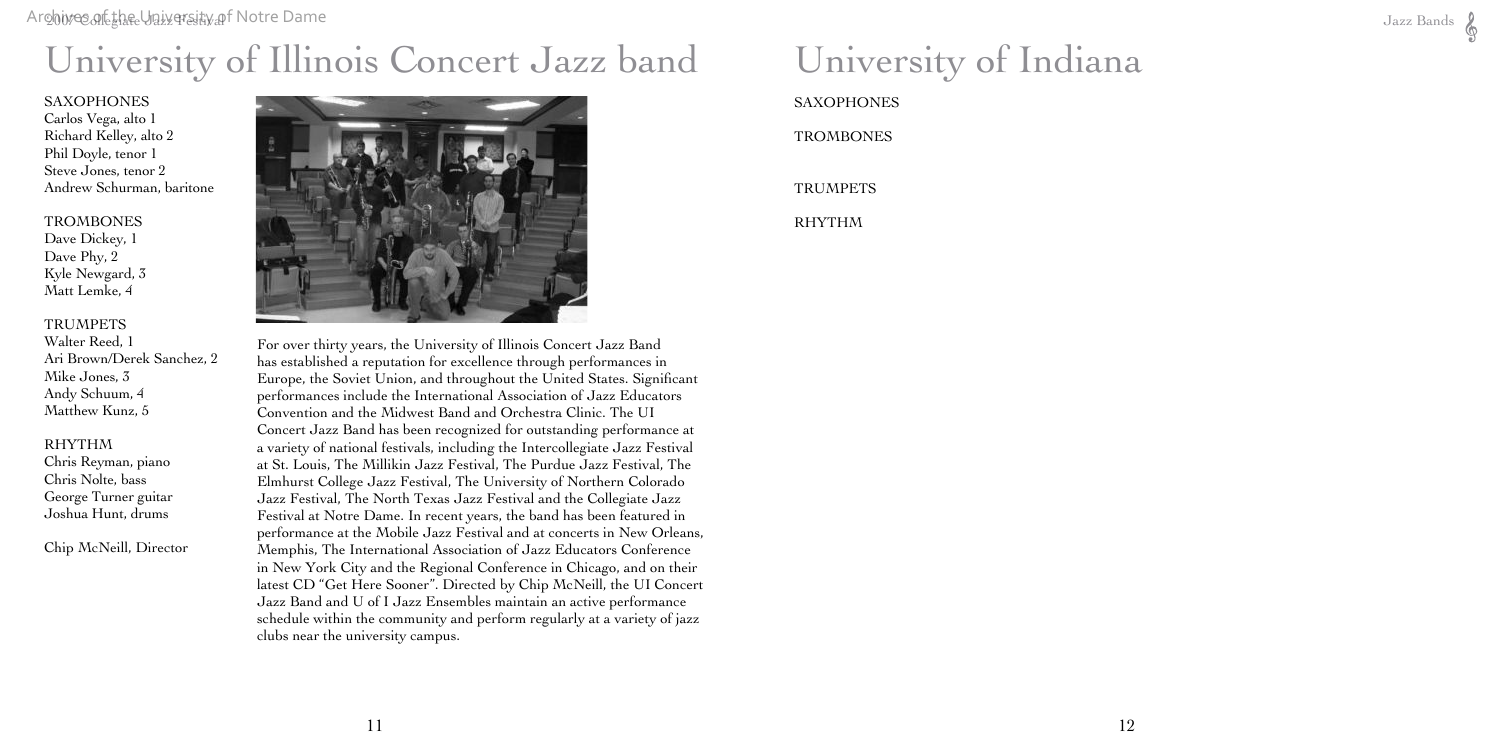Jazz Band I is Notre Dame's top performing jazz ensemble, consisting of primarily non-music majors from every field of study at the University. Selected by audition at the beginning of the school year, the band rehearses two hours a week. The group has three primary goals: (1) to play a variety of musical styles within the jazz idiom, (2) to primarily perform "real" music from the repertoires of major jazz orchestras, and (3) to encourage the development of improvisation skills.

The ND Jazz Band plays at four campus events each year: Fall concert, Junior Parents Weekend, Collegiate Jazz Festival, and Spring concert. In addition the group annually tours in Chicago.

#### **TROMBONES** Moses Papier Greg Engle Grant Cummings Noah Franske, bass

#### **TRUMPETS**

Notre Dame's Brass Band will be accompanying the Jazz Band during their performance at the Collegiate Jazz Festival. Notre Dame's Brass Band plays traditional and contemporary New Orleans music, and is now in its third year at Notre Dame. It plays at concerts along with the Jazz Band, and often has additional performances on and off campus.

## University of Notre Dame Jazz Band

SAxOPHONES Michael Gerardi, alto Evan Williamson, alto 2 John Strong, tenor James Weicher, tenor 2 Matt Ploszek, baritone

Peter Van Patrick Wood Andy Thomas David Condon Mike Brickl

### Shenandoah Conservatory Jazz Ensemble Jazz Bands

AUxILIARY BRASS John Queally, horn Greg McCool, tuba

#### RHYTHM

**TRUMPETS** Peter Van David Condon Mary Beugelsdijk

Dan Murphy, piano Pat Brown, guitar Chris Terschluse, bass Chris Urban, drums

#### VOCAL Lyneè Layne, vocalist and flute

Larry Dwyer and Matt Merten, Directors



The Shenandoah University Conservatory Jazz Ensemble has made great strides lately, noting a performance last year at the North Texas Invitational Jazz Festival and the recent invitation to perform at this year's Notre Dame Collegiate Jazz Festival. The band has released two CDs in the past two years and has been called a "bright and rapidly maturing ensemble" in a review by columnist Jack Bowers on all about jazz.com. The ensemble also performs regularly with some of the great names in jazz and jazz education to include Randy Brecker, Bob Mintzer, John Fedchock, Duffy Jackson, Marvin Stamm, and will be performing with Jon Faddis in May at the Shenandoah Apple Blossom Festival's fifth annual Jazz Fest in Winchester, Virginia.

Shenandoah Conservatory offers undergraduate degrees in Jazz Studies, Music Production and Recording Technology, Performance, Music Education, Music Therapy and Arts Management and masters and doctoral degrees in Music Education and Performance. The University is located in Winchester, Virginia, 75 miles west of Washington, D.C.

SAxOPHONES Evan Williamson, alto

TROMBONES Gregory Engle Anthony Parrish

RHYTHM Patrick Brown, guitar Greg McCool, sousaphone Rashad Carter, drums Christopher Urban, drums Gregory Cruess, drums

Joe Eckert, Director

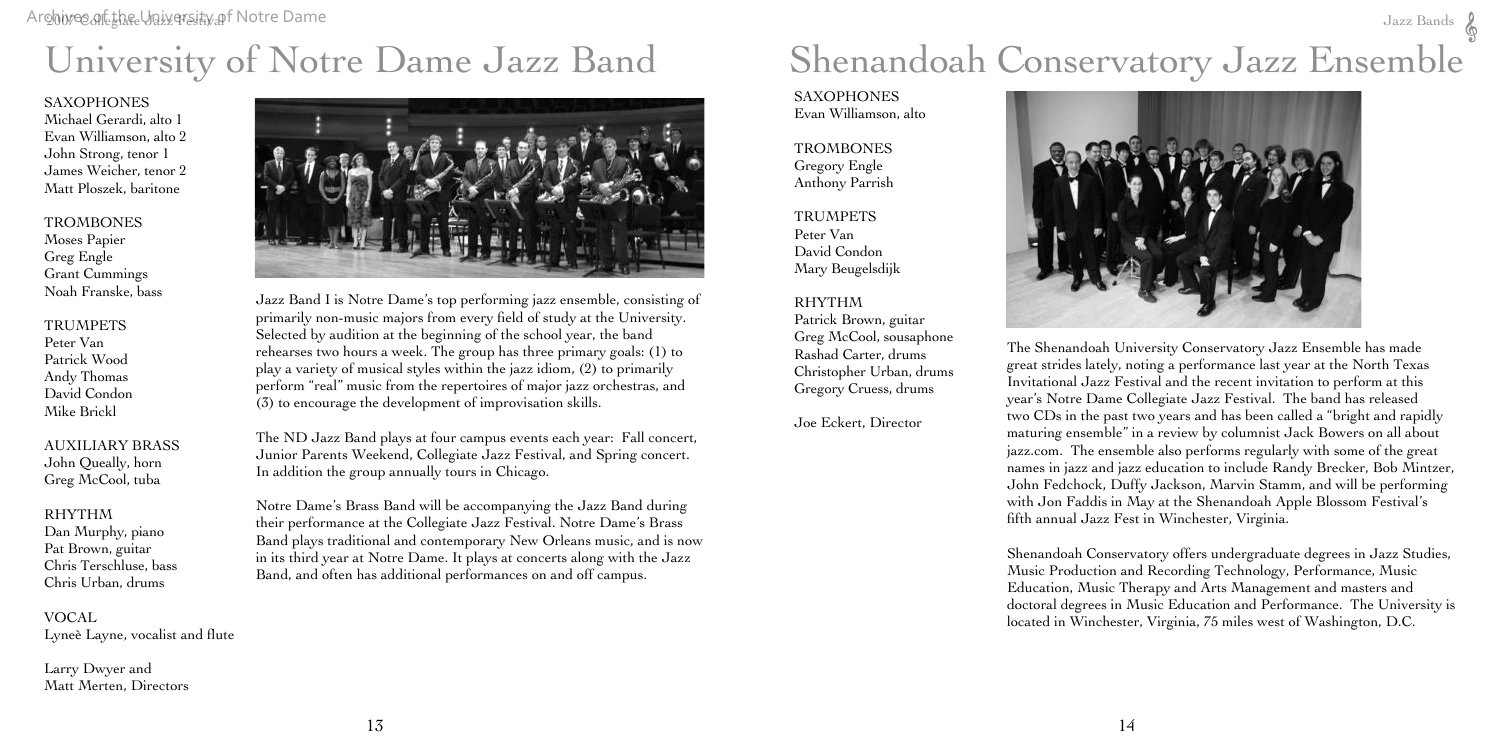The Slippery Rock University Jazz Ensemble I is one of five jazz ensembles in the Department of Music. The Jazz Ensemble I is comprised of student musicians who are chosen by audition. The SRU Jazz Ensemble has performed at jazz festivals, high schools, colleges and concert halls in the United States, Canada, Europe, and Asia. In addition to the formal concerts on campus each year, the Jazz Ensemble has performed concerts with major jazz legends including: Bob Mintzer, Kenny Burrell, Paquito D'Rivera, Slide Hampton, John Scofield, David Liebman, Claudio Roditi, Stanley Turrentine, Jim Snidero, Rufus Reid, Randy Brecker, Conrad Herwig, and Kim Nazarian, of the New York Voices.

**TROMBONES** Nick Deutsch Mark Dressler Steve Rodgers Bill Lamb

#### **TRUMPETS**

The SRU Jazz Ensemble is both proud and excited, to have been selected to perform at this year's 40th Annual Montreux Jazz Festival, in Montreux, Switzerland and the North Sea Jazz Festival, in Rotterdam, The Netherlands, both of which took place in July of 2006. The SRU Jazz Ensemble I has recorded four CD's since 2000. The first CD was titled, "Jazz at The Rock," the second, "Back to the States," was recorded following their 2002 European Tour. The ensemble's third CD is entitled, "Arrivals & Departures," which was recorded and released in 2004, and the ensemble's fourth and most recent recording "Crossing Borders," was recorded on June 30, July  $1 \& 2$ , 2006, celebrating the 2006 European Tour.

**TROMBONES** Cody Henry

# Slippery Rock University Jazz Ensemble

SAxOPHONES Sam Eisenreich, alto Jake Mckinney, alto 2 Brandon Musko, tenor Bethany Hardy, tenor 2 Matt Swallow, baritone

Mark Rodgers Joe Melnick Andy Ryan Will Weltman Dawn Marks

#### RHYTHM

Ellen Gross, piano Scott Dawson, bass Justin Chesarek, drums John Anthony, guitar

Dr. Stephen Hawk, Director



SIUE makes its second apperance at the Notre Dame Collegiate Jazz Festival with the SIUE Quintet. Under the direction of Rick Haydon, Professor of music (guitar) and Mel Bay recording artist, the SIUE Quintet focuses on a more advanced repertoire while still heavily emphasizing, feel, groove, blues and be bop. The group consists of one graduate student and four undergraduate all which are responsible for choosing tunes, transcribing and/or writing arrangements. As this is not a required ensemble, the students meet on their own time outside of the school day.

### Southern Illinois University Jazz Ensemble

SAxOPHONES Bennett Wood, alto

RHYTHM Phil Dunlap, piano Sean Mullins, drums Nick Jost, bass

Rick Haydon, Director



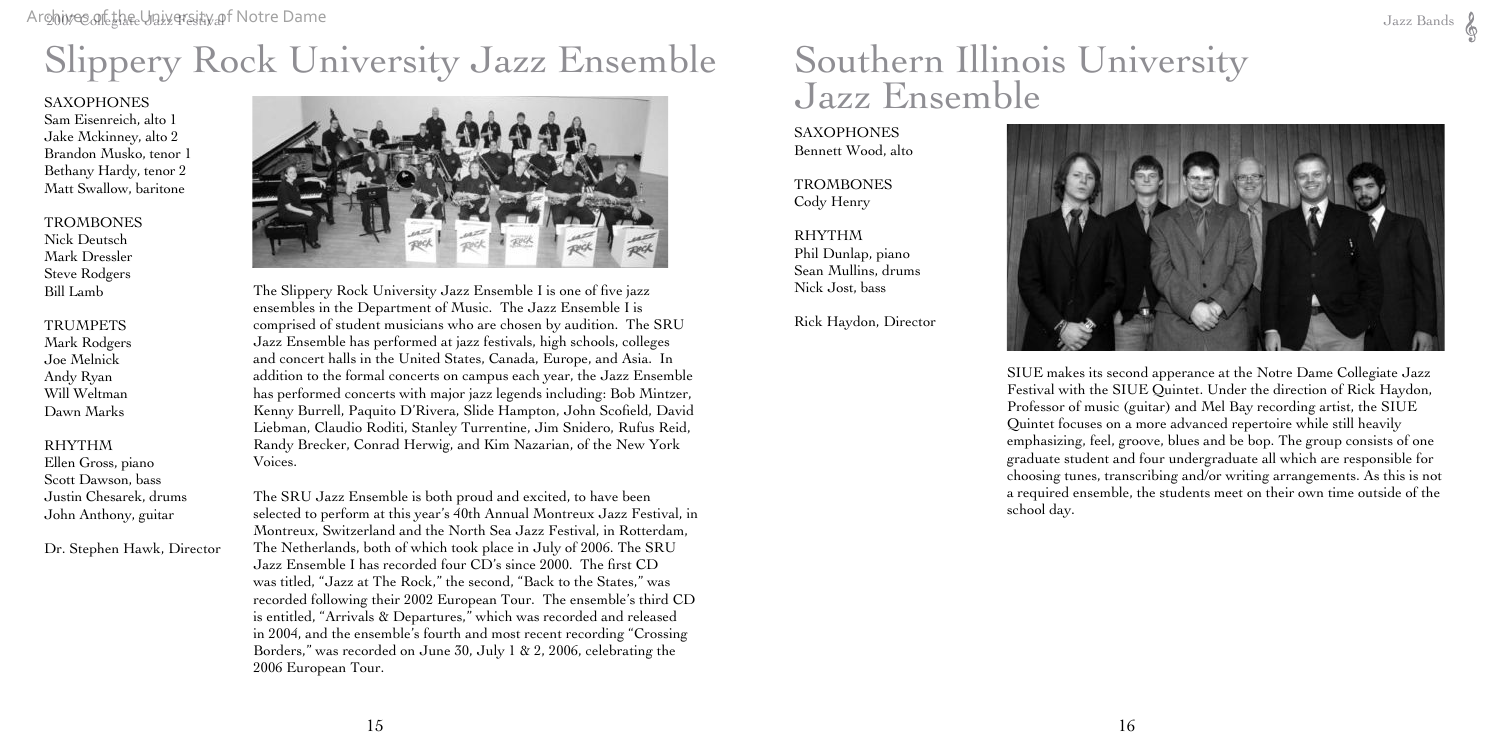Western Michigan University's award-winning JAZZ OCTET is directed by Dr. Scott Cowan. The 8-member ensemble is made up of the premiere jazz studies students from WMU's jazz studies department. The ensemble's repertoire of originals and arrangements is composed exclusively by the ensemble members. The OCTET has received an Outstanding Small Ensemble award with all eight members receiving an outstanding soloist award at the annual Notre Dame Collegiate Jazz Festival. The OCTET has performed in Illinois, Indiana, throughout Michiganand was the featured ensemble for Marshall Music Company-2006 Michigan Music Conference as well as The International Association of Jazz Educators in New York City 2007, with guest artist Stefon Harris, Fred Hersch and Billy Hart.



**TROMBONES** Brandon Drew

Arghives on the University of Notre Dame

### Western Michigan University Jazz Octet

#### SAxOPHONES

Pat Laslie, alto Sean Hill, tenor Tony Babecka,baritone

TRUMPETS Terrence Massey

#### RHYTHM

Logan Thomas, piano John Sutton, bass Spiro Sinigos, drums

Dr. Scott Cowan, director